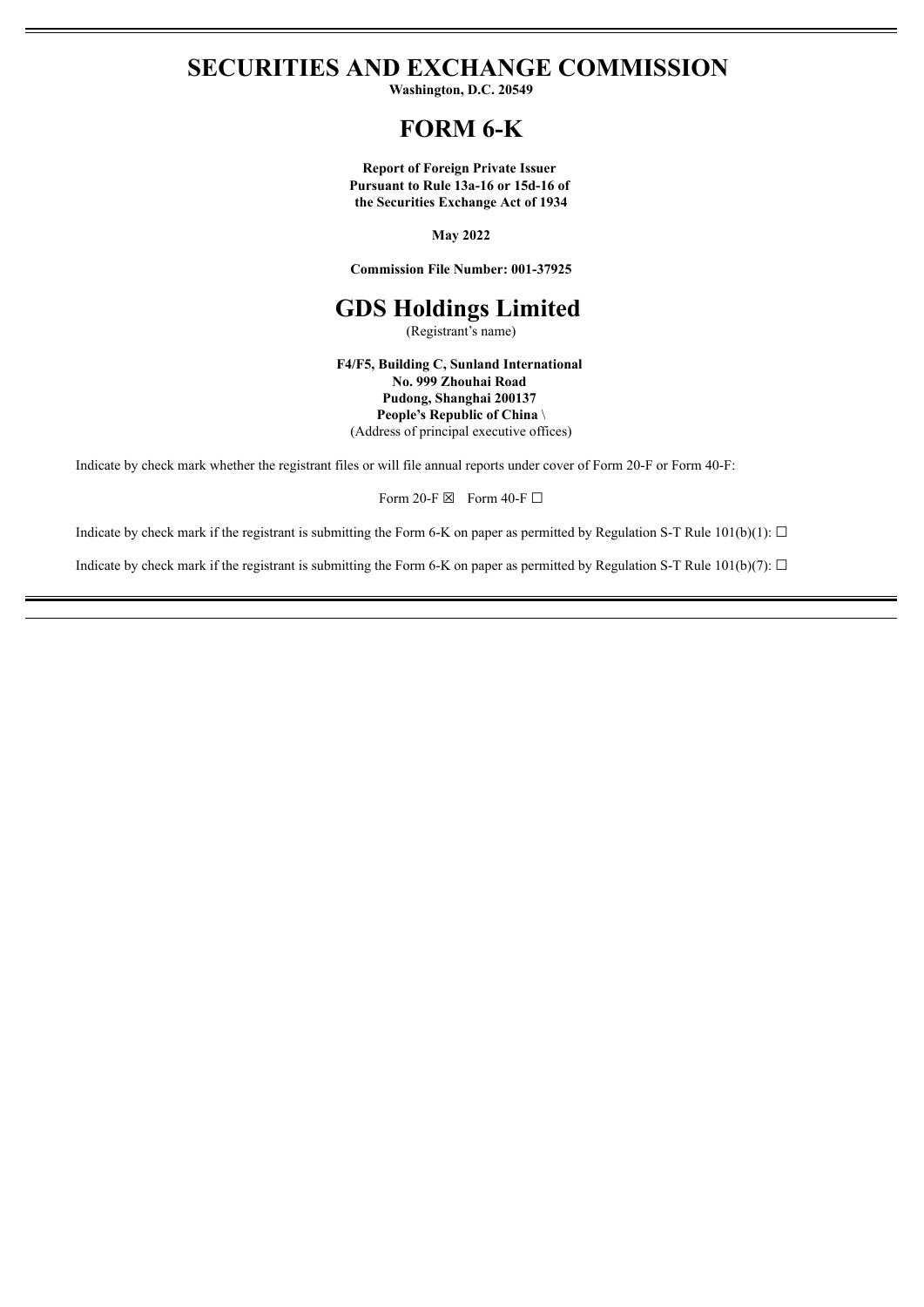## **EXHIBITS**

- [99.1](#page-3-0) Press release GDS to Report First Quarter 2022 [Financial](#page-3-0) Results After the Close of the U.S. Market on May 18, 2022
- [99.2](#page-5-0) [Announcement](#page-5-0) Date of Board Meeting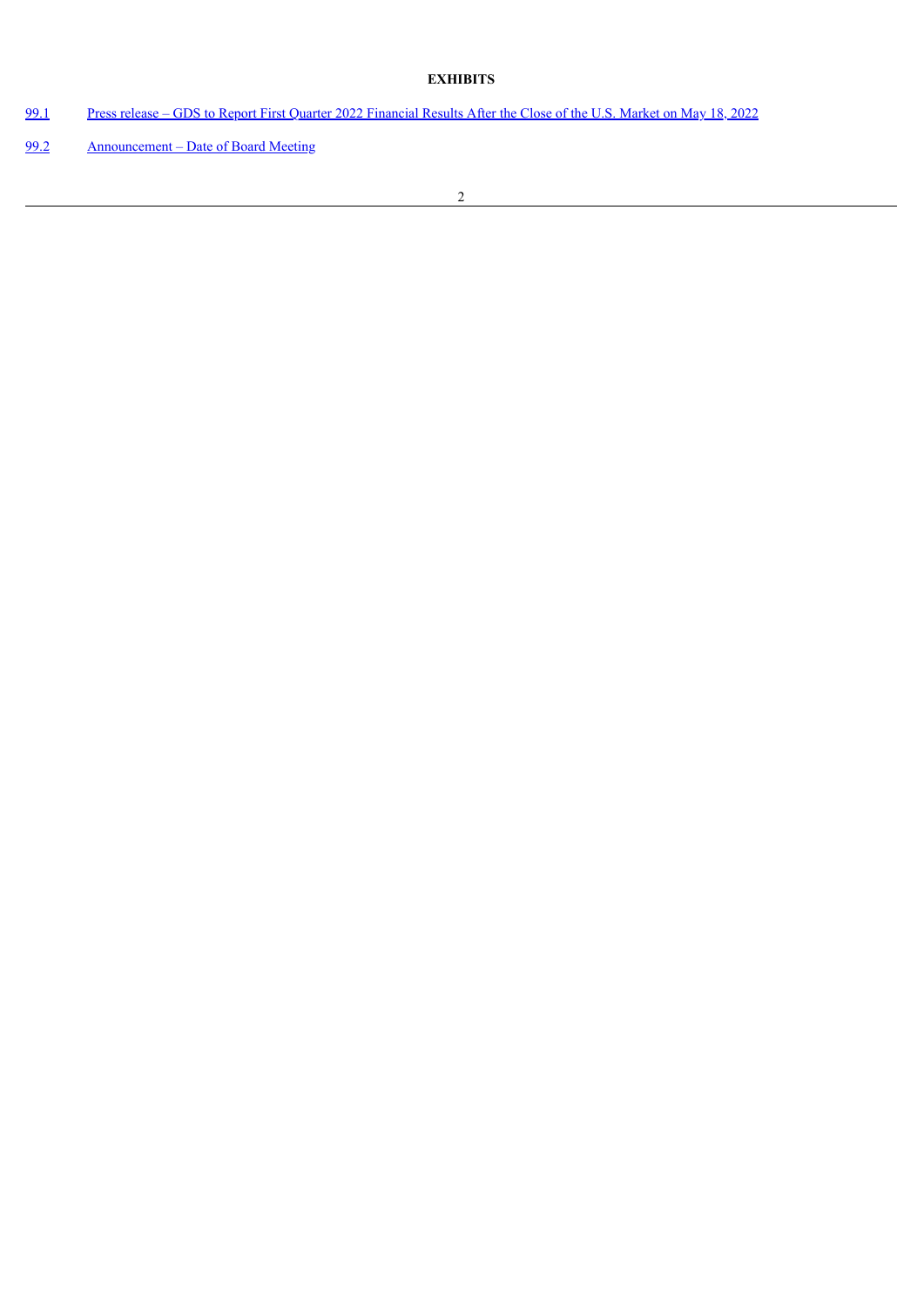## **SIGNATURES**

Pursuant to the requirements of the Securities Exchange Act of 1934, the registrant has duly caused this report to be signed on its behalf by the undersigned, thereunto duly authorized.

## **GDS Holdings Limited**

Date: May 5, 2022 By: /s/ William Wei Huang

Name: William Wei Huang Title: Chief Executive Officer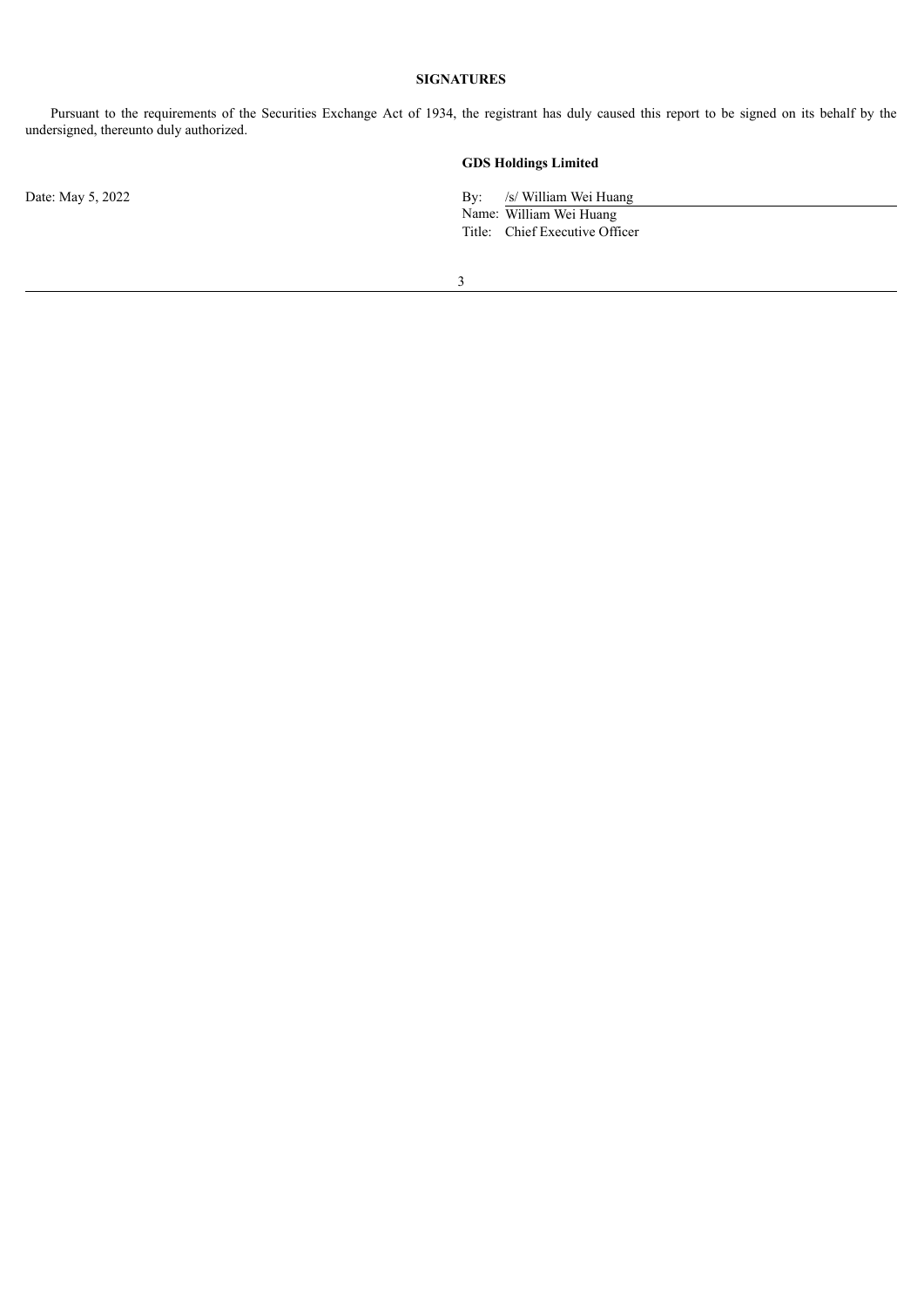#### GDS to Report First Quarter 2022 Financial Results After the Close of the U.S. Market on May 18, 2022

<span id="page-3-0"></span>SHANGHAI, China, May 5, 2022 (GLOBE NEWSWIRE) -- GDS Holdings Limited ("GDS Holdings," "GDS" or the "Company") (NASDAQ: GDS; HKEX: 9698), a leading developer and operator of high-performance data centers in China, today announced that it will report its first quarter 2022 unaudited financial results after the close of the U.S market on May 18, 2022 and before the opening of the Hong Kong market on May 19, 2022.

The Company's management will host an earnings conference call at 8:00 PM U.S. Eastern Time on Wednesday, May 18, 2022 (8:00 AM Hong Kong Time on Thursday, May 19, 2022).

Dial-in details for the earnings conference call are as follows:

| United States:  | $+1 - 833 - 239 - 5565$ |
|-----------------|-------------------------|
| International:  | $+65-6713-5590$         |
| Hong Kong:      | $+852-3018-6771$        |
| Mainland China: | 400-820-5286            |
| Conference ID:  | 1699103                 |

Participants should dial in at least 15 minutes before the scheduled start time and provide the Conference ID to the Operator to be connected to the conference. Due to conditions surrounding the outbreak of COVID-19, participants may experience longer than normal hold period before being assisted to join the call. The Company thanks everyone in advance for their patience and understanding.

Additionally, a live and archived webcast of the conference call will be available on the Company's investor relations website at http://investors.gdsservices.com.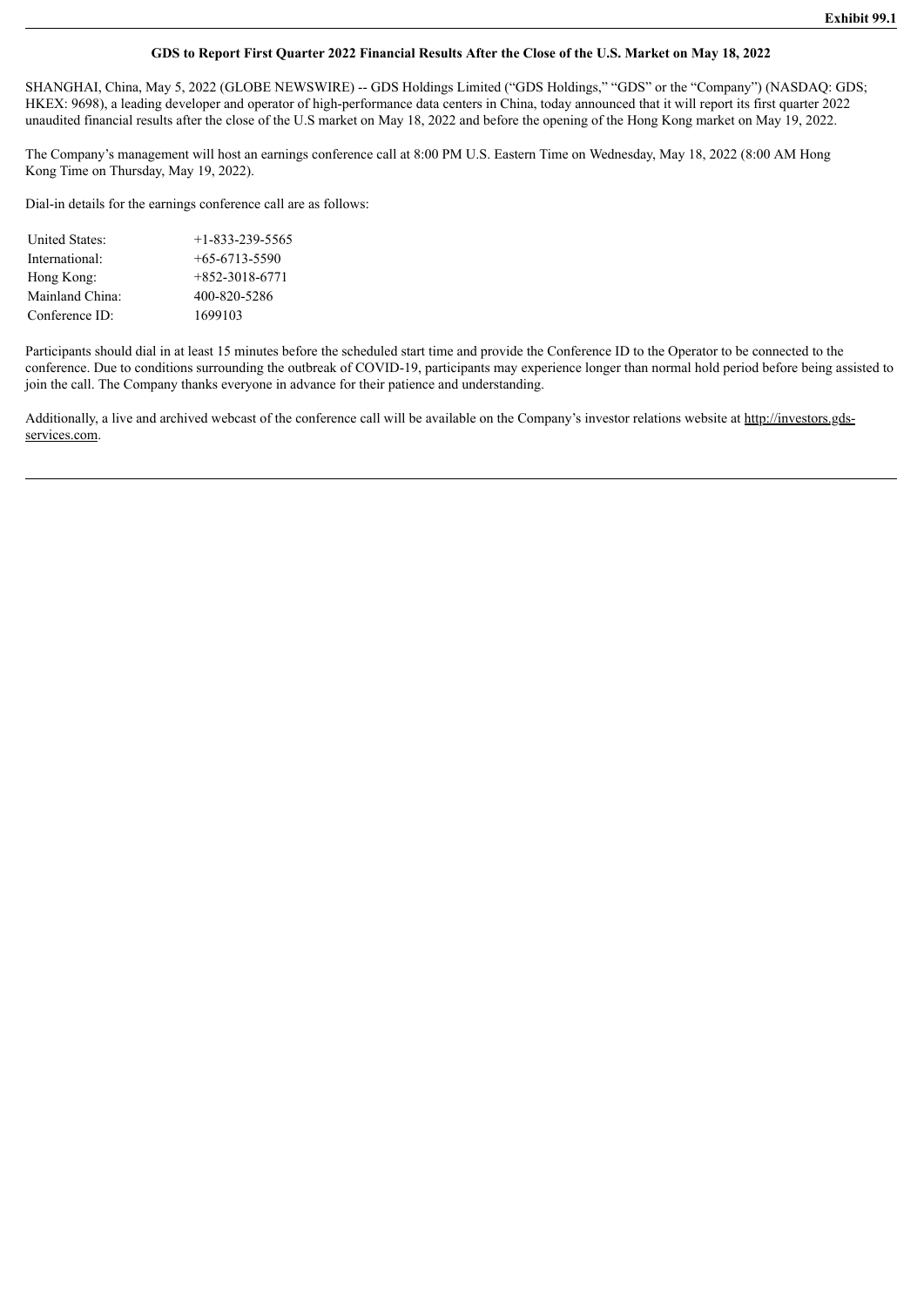A replay of the conference call will be accessible by phone approximately two hours after the conclusion of the live call at the following numbers, until May 26, 2022 08:59 AM U.S. ET:

| <b>United States:</b>                           | $+1-646-254-3697$                                     |
|-------------------------------------------------|-------------------------------------------------------|
| International:<br>Hong Kong:<br>Mainland China: | $+61-2-8199-0299$<br>$+852-3051-2780$<br>400-820-9035 |
| Replay Access Code:                             | 1699103                                               |

#### **About GDS Holdings Limited**

GDS Holdings Limited (NASDAQ: GDS; HKEX: 9698) is a leading developer and operator of high-performance data centers in China. The Company's facilities are strategically located in China's primary economic hubs where demand for high-performance data center services is concentrated. The Company also builds, operates and transfers data centers at other locations selected by its customers in order to fulfill their broader requirements. The Company's data centers have large net floor area, high power capacity, density and efficiency, and multiple redundancies across all critical systems. GDS is carrier and cloud-neutral, which enables its customers to access all the major PRC telecommunications networks, as well as the largest PRC and global public clouds which are hosted in many of its facilities. The Company offers co-location and managed services, including direct private connection to leading public clouds, an innovative service platform for managing hybrid clouds and, where required, the resale of public cloud services. The Company has a 21-year track record of service delivery, successfully fulfilling the requirements of some of the largest and most demanding customers for outsourced data center services in China. The Company's customer base consists predominantly of hyperscale cloud service providers, large internet companies, financial institutions, telecommunications carriers, IT service providers, and large domestic private sector and multinational corporations.

For investor and media inquiries, please contact:

GDS Holdings Limited Laura Chen Phone: +86 (21) 2029-2203 Email: ir@gds-services.com

The Piacente Group, Inc. Ross Warner Phone: +86 (10) 6508-0677 Email: GDS@tpg-ir.com

Brandi Piacente Phone: +1 (212) 481-2050 Email: GDS@tpg-ir.com

GDS Holdings Limited